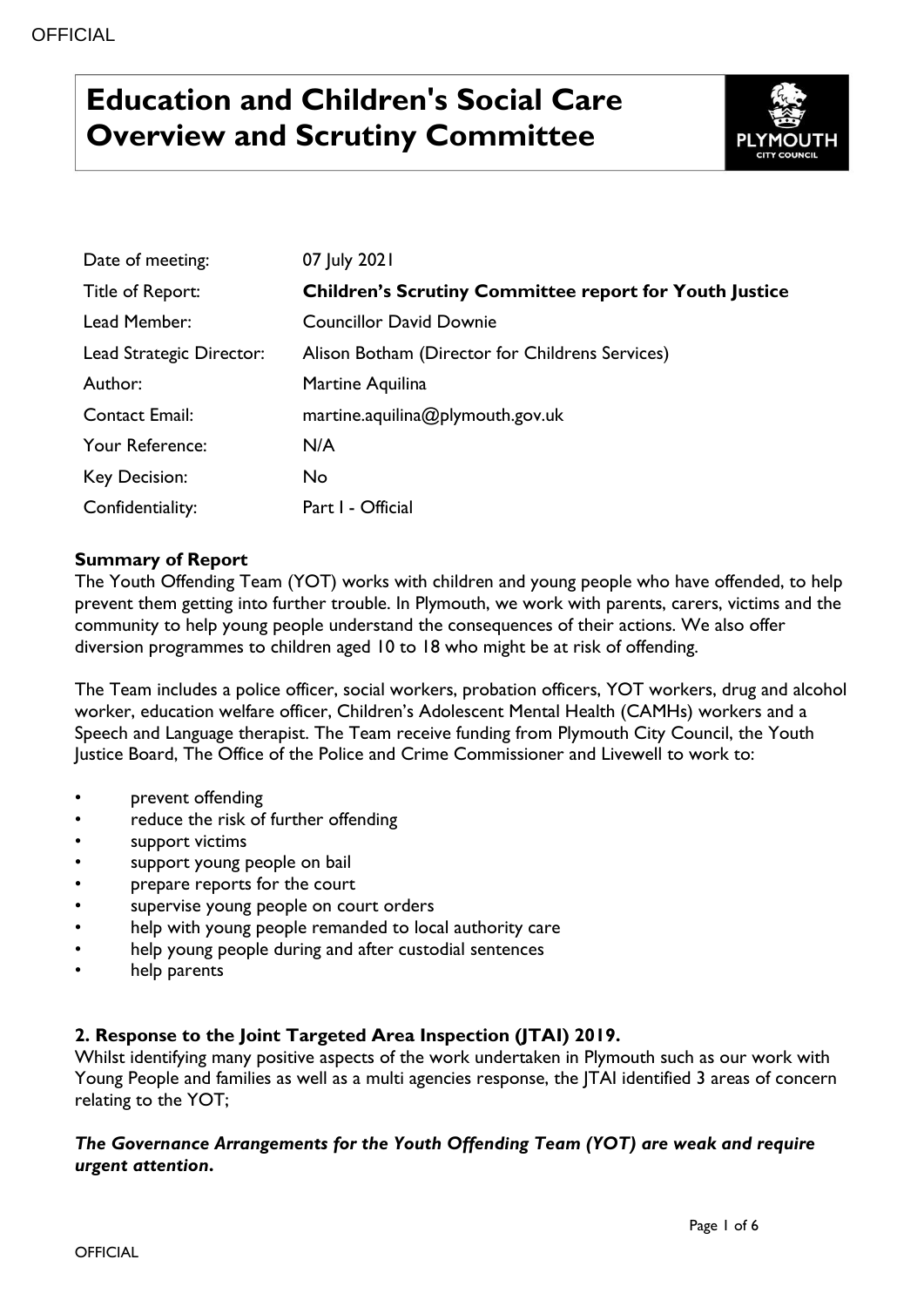#### PLYMOUTH CITY COUNCIL

Action Taken: The Pan Devon Governance Board arrangements were replaced in February 2020 by a Plymouth Youth Justice Management Board, the board meet quarterly and meetings are well attended. In May 2021, the board agreed a Plymouth Youth Justice Plan for the city for the next 12 months which has been accepted by the Youth Justice Board.

#### *The emotional well-being and mental health needs of children accessing the YOT are not yet fully known or understood, and the partnership cannot be confident that they are being met***.**

Action Taken: All staff undertaking assessments have undergone training to analyse the impact of a child's lived experience and incorporating this into their intervention plans to address their behaviour. This includes an assessment of any mental health concerns raised. In addition, a new auditing process has been introduced to ensure managers check this is addressed in the Young Peoples intervention plans before they countersign.

## *Outcomes for a small number of children could be improved through more effective information-sharing between Devon and Cornwall police and the YOT***.**

Action Taken: A Practice Manager from the YOT now meets weekly with the Child Centred Policing team to consider all Young People who have either been arrested that week, had concerns raised about their vulnerability or partners believe they are at risk of entering the criminal justice system.

## **3. Performance**

The Youth Offending Team (YOT) has 5 Key Performance Indicators (KPIs) to achieve, which are set nationally by the Youth Justice Board. These are set out below with a summary of how we are performing against them.

It is important to note that the national data reported here is up to 2 years old as a result of the way the national Youth Justice Board and the Home office collate the information. However, there is a clear pattern of more young people entering the criminal justice system when compared with our geographical neighbouring YOTs or those placed in our family of YOTs which compares local authorities of similar size and socio economic sizes)

- I. **Young People in custody** Plymouth currently has 2 young people in custody. This number is comparable with our geographical neighbours.
- II. **First Time Entrants into the Youth Justice System** The latest national data published by the National Youth Justice Board was released 05 March 2021 and evidenced that 74 Young People were first time entrants during the period Jan 2019 – Dec 2019, (a rate of 340 Young People per 100,000<sup>\*</sup>). This represents an increase from the previous year's data (Jan 2018 – Dec 2018) figure of 65 Young People (a rate of 305 Young People per 100,000\*). Please see section 4 of this report for the way we are working to address this.
- III. **Re-offending Rate** The latest national data published by the Youth Justice Board was released on the 05 March 2021 evidencing a rate of 41.2% of Young People who were open to the YOT in December 2018. This represented an increase from the previous year (December 2017) figure of 32.3%\*. As this data is 2 years old, we have created a local live tracking tool to monitor the 90 young people open to the YOT between the 01 April 2020 to 20 May 2021 for any further offences. To date we have a re-offending rate of 12%, which evidences a considerable improvement in our local performance.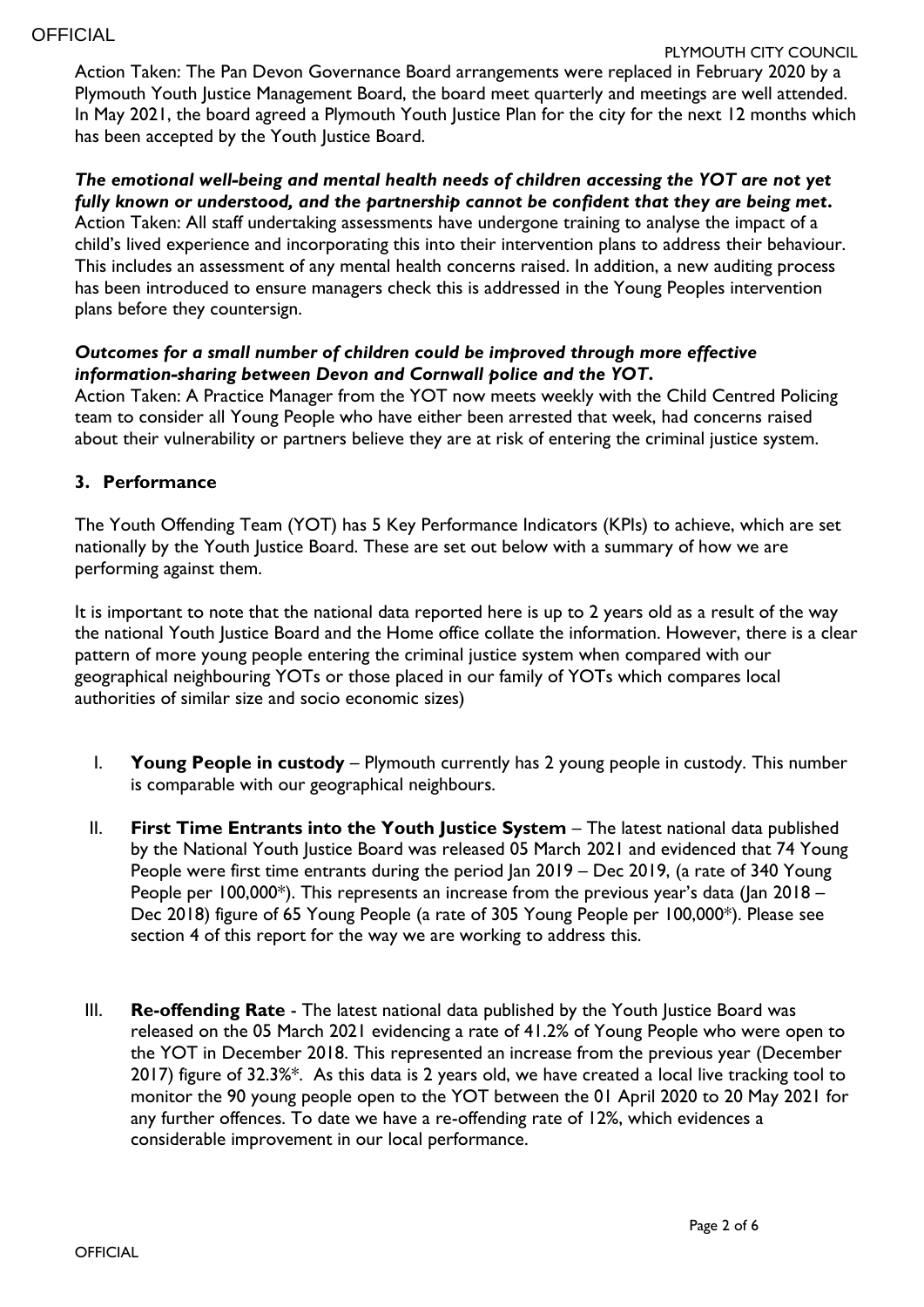**OFFICIAL** 

- IV. **Young People in suitable Education and Employment** The latest national data published by the Youth Justice Board was released 05 March 21 evidenced that 85% of the Young People whose orders ended between 01 Jan – 31 Mar 21 where in suitable education, training or employment, the average for England is 38%. This represents very positive performance.
- V. **Suitable Accommodation**  the latest national data published by the Youth Justice Board was released 05 March 2021 evidenced that 96% of the Young People whose orders ended between 01 Jan 2021 – 31 Mar 2021 where in suitable accommodation, the average for England is 84%. We are continuing to perform above the national average.

# **4. Future Developments/Innovations**

# **Diversion Project (The Impact Project)**:

Plymouth has a high level of first time entrants into the criminal justice system when compared to our geographical neighbours and those local authorities of similar size and socio economic similarity. To address this, the Plymouth Youth Justice Management Board have agreed to the development of an early help diversion scheme aimed at diverting young people away from the criminal justice system at the earliest opportunity. Police data analysed in partnership with the YOT managers, evidenced that between January and December 2020, 1,042 young people were either arrested or suspected of offences in that year. In the same period only 109 young people were offered interventions designed to reduce re-offending by the Youth Offending Team (YOT), therefore, the vast majority of young people who offended or were suspected of offending were offered no interventions and we want to change this to support early intervention and prevention. We agreed as a partnership across the city that we wanted to do something to change this and intervene in a more preventative way with young people.

As a result, the Impact Project (named following consultation with young people) has recently been launched on the 24 May 2021. Initially, a weekly triage meeting is held between the Youth Offending Team and the Child Centred Policing to Team to look at which young people have come to their attention over the week. Young people are identified based on Police intelligence, patterns of offending behaviour and vulnerability such as missing episodes or child exploitation and an assessment is undertaken. Some young people are signposted to other agencies for help such as Harbour if a young people has been found to be in possession of a small amount of cannabis for their own use. Others need a more structured, whole family approach and are allocated a worker from the YOT. Interventions on offer include.

- Harmful Sexual Behaviour interventions
- Child Exploitation awareness
- Substance use
- Sport StreetGames
- Youth Services
- Education
- CAMHs
- Parenting work

Already, the demand is outstripping the current resources, the Police and Crime Commissioner has committed £15,000 per year over the next 2 years which has been used towards the funding of 2 new posts which are currently being advertised, the remaining funding for these posts has come from the Plymouth Youth Justice Management Board budget. The Police and Crime Commissioner has also funded SteetGames to coordinate sporting diversions in the city and 9 sporting groups in the city have been identified to provide this diversion.

The Youth Offending Team have also developed a volunteer programme and are currently in the process of recruiting up to 20 volunteers who will all have training to mentor and support those young people on the edge of entering the criminal justice system.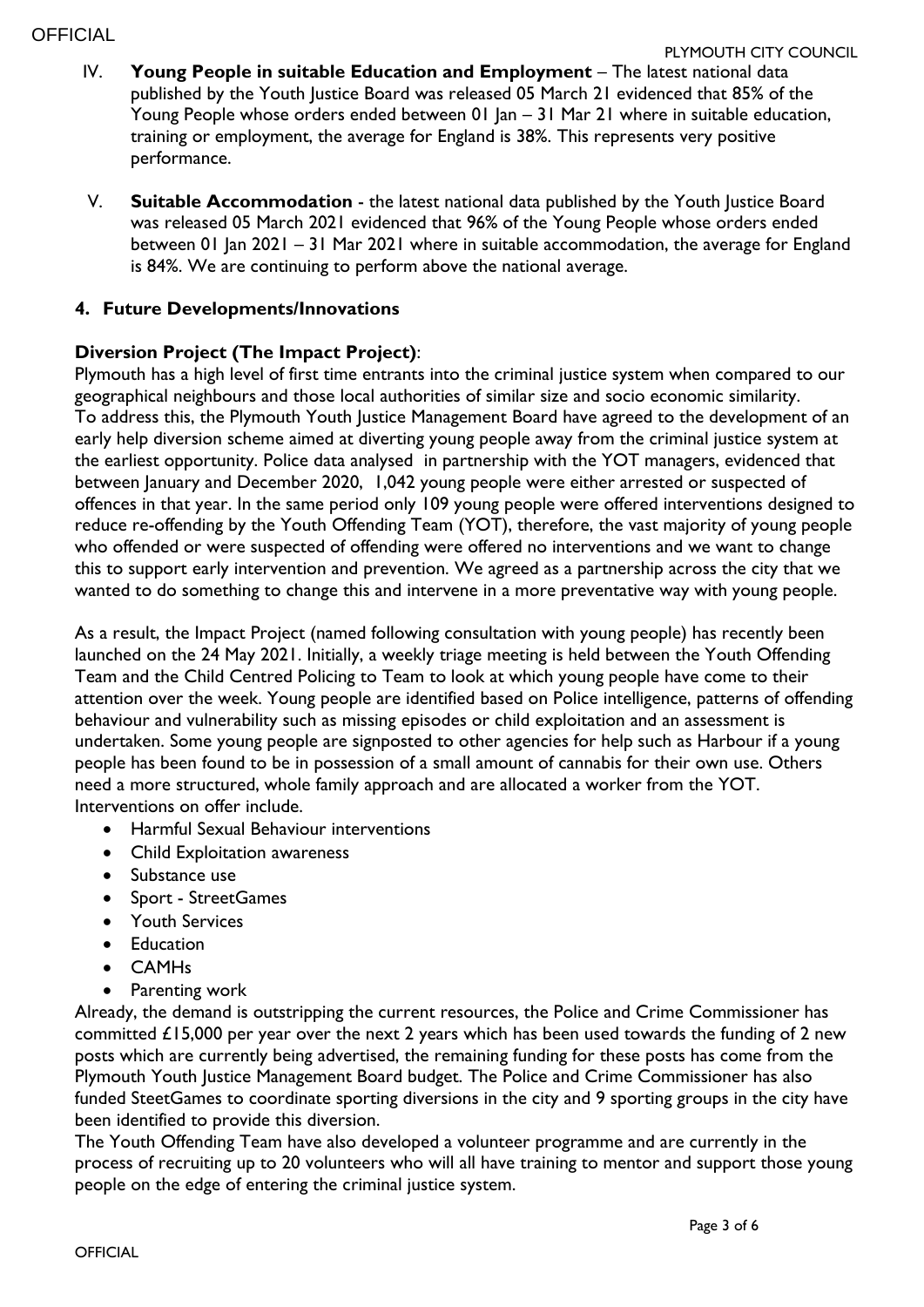Plymouth University have agreed to undertake an evaluation of the effectiveness of the Impact scheme over a 2 year period.

# **Enhanced Case Management**

Nationally, over the last 3 years, the number of people in the youth justice system has been declining, however, it is also recognised, the complexity of issues Youth Offending Teams are working with has increased, Plymouth has followed these trends. Plymouth is a trauma informed city and the ambition is that we all work in a trauma informed way. Therefore the Youth Justice Management Board agreed the appointment of a Clinical Psychologist who will join the team on the 05 July 2021. Many young people who enter the criminal justice system have suffered trauma and/or adverse childhood experiences linked to their offending. Utilising the Trauma Recovery Intervention model, the Enhanced Case Management approach concentrates of the developmental causes of a young person's behaviour and builds interventions designed to address these issues. Following a 2 year trial of this approach in Wales, it is estimated 25% of the young people open to a Youth Offending Team would benefit from a Trauma Informed approach.

# **Violence Reduction Partnerships**

Within the Queens Speech in May 2021, the government announced all local authorities, the police, criminal justice agencies, health and fire and rescue services must work together to prevent and reduce serious violence. Safer Plymouth will lead on this within the city and the YOT will be a lead agency in the implementation of the violence reduction partnership.

## **Her Majesty's Inspectorate of Probation inspection**

Her Majesty's Inspectorate of Probation are responsible for the undertaking of inspections of YOTs in England. These inspections should take place on a 4 yearly cycle. Plymouth YOT was last inspected in June 2015. Inspections were placed on hold in February 2020 for all medium and large YOTs (Plymouth is classed as a medium YOT) due to the pandemic and inspections recommenced on 01 June 2021. Given we have not been inspected for 6 years, we are working on the principle that an inspection is imminent. Classed as small YOTs, both Torbay and Cornwall were inspected recently, we have met with managers from both to look at lessons learnt and our preparations for an inspection are at an advanced stage.

## **Youth Justice Plan**

Each local authority is required to produce an annual Youth Justice Plan which must be agreed by the Youth Justice Board. The submission date for this is no later than 30 June 2021. We have submitted our plan which has now been approved by the Youth Justice Board. This document is 52 pages and sets out our priorities for 2021- 2022. Once we have received this document back, it will be uploaded to <https://www.plymouth.gov.uk/youngpeople/youthoffending>

## **Young People Participation**

In May 2020, we asked the young people who work with us for their views on how the pandemic was affecting them and their engagement with us. This led to a range of improvements including the use of WhatsApp to communicate with young people we couldn't see face to face.

As a result of their engagement, we have developed our participation and feedback process to ensure that we gather their views on a regular basis and this is shared with the Youth Justice Management Board quarterly and is considered in decision making and development of services.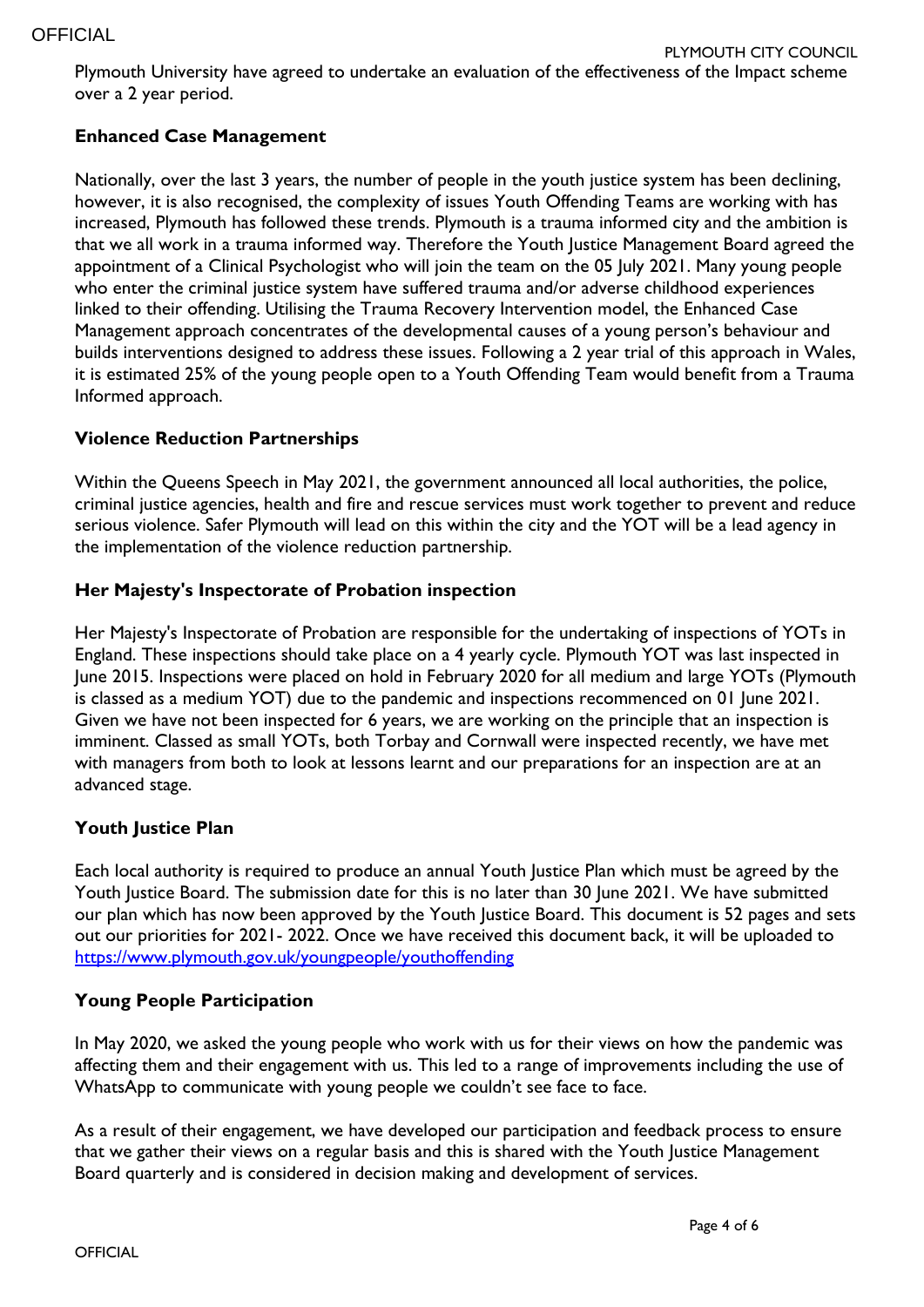#### **OFFICIAL**

#### PLYMOUTH CITY COUNCIL

Some of the actions we have taken as a result of their feedback includes moving to the Frederick Street Centre as young people stated they felt uncomfortable in Midland House, changing the intervention plans with the support of the Speech and Language Therapist and some of the young people we work with as these were considered confusing and we have introduced a staff buddy system to reduce the need for young people seeing multiple workers during their order as they found this hard to have to tell their story multiple times.

#### **Recommendations and Reasons**

This paper is to brief Education and Children' Social Care Scrutiny Panel on the Youth Offending Team.

#### **Alternative options considered and rejected**

Not applicable

#### **Relevance to the Corporate Plan and/or the Plymouth Plan**

Caring for People and Communities priority

#### **Implications for the Medium Term Financial Plan and Resource Implications:**

We are working to reduce the number of children who require a statutory CYPFS service including any need for care.

#### **Carbon Footprint (Environmental) Implications:**

Not applicable

## **Other Implications: e.g. Health and Safety, Risk Management, Child Poverty:**

*\* When considering these proposals members have a responsibility to ensure they give due regard to the Council's duty to promote equality of opportunity, eliminate unlawful discrimination and promote good relations between people who share protected characteristics under the Equalities Act and those who do not.*

The Youth Offending Team work closely with strategic partners across the city to ensure that children in Plymouth grow up healthy, happy, safe and able to achieve and aspire.

#### **Appendices**

*\*Add rows as required to box below*

|   | <b>Ref. Title of Appendix</b>                |  | <b>Exemption Paragraph Number</b> (if applicable)<br>If some/all of the information is confidential, you must indicate<br>why it is not for publication by virtue of Part 1 of Schedule 12A<br>of the Local Government Act 1972 by ticking the relevant box. |  |  |  |  |  |  |  |  |
|---|----------------------------------------------|--|--------------------------------------------------------------------------------------------------------------------------------------------------------------------------------------------------------------------------------------------------------------|--|--|--|--|--|--|--|--|
|   |                                              |  |                                                                                                                                                                                                                                                              |  |  |  |  |  |  |  |  |
|   | Briefing report title                        |  |                                                                                                                                                                                                                                                              |  |  |  |  |  |  |  |  |
| B | Equalities Impact Assessment (if applicable) |  |                                                                                                                                                                                                                                                              |  |  |  |  |  |  |  |  |

## **Background papers:**

*\*Add rows as required to box below*